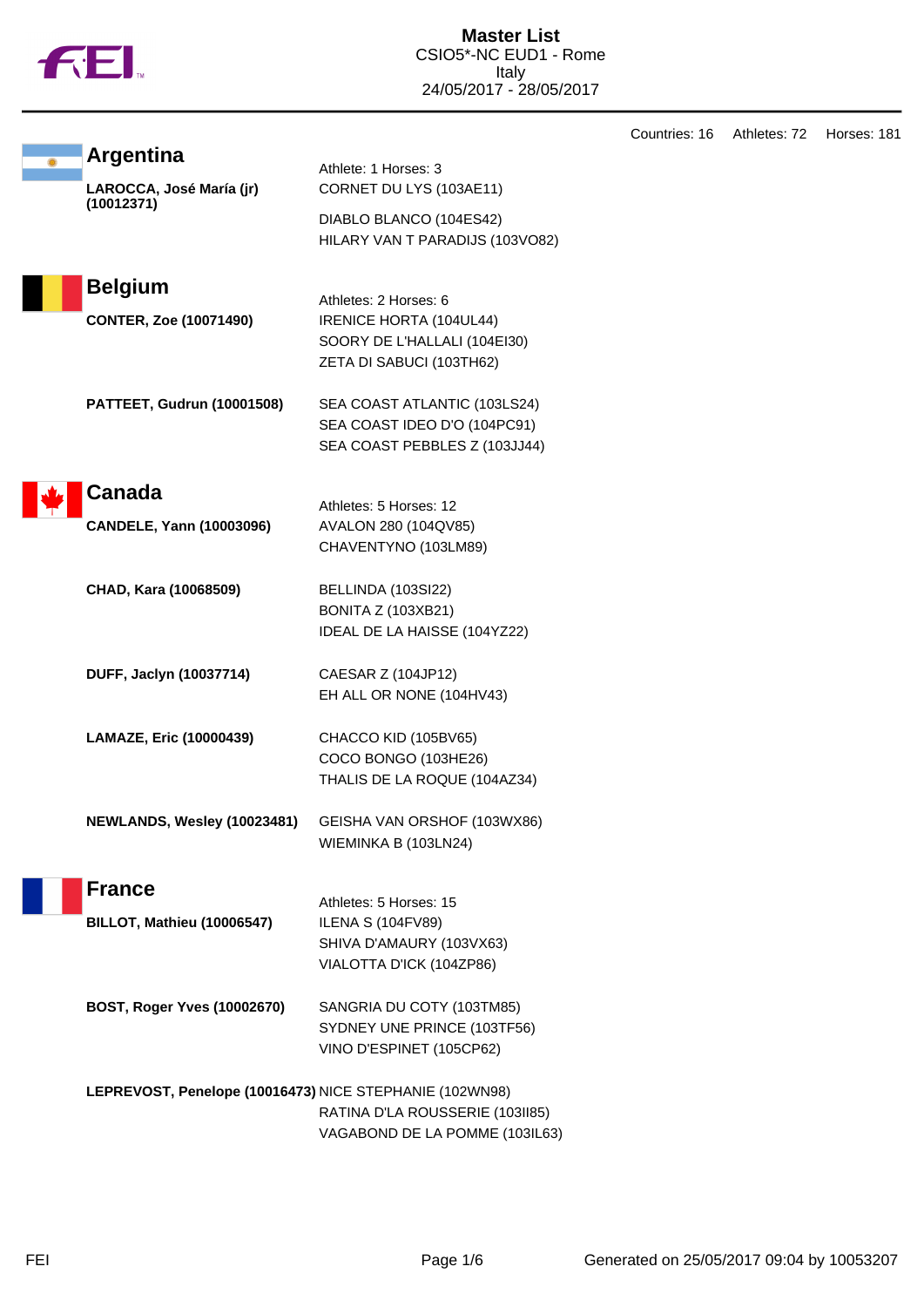| <b>THE</b>                                  | <b>Master List</b><br>CSIO5*-NC EUD1 - Rome<br>Italy<br>24/05/2017 - 28/05/2017                                        |
|---------------------------------------------|------------------------------------------------------------------------------------------------------------------------|
| ROZIER, Philippe (10002549)                 | RAHOTEP DE TOSCANE (103HI18)<br>REVEUR DE KERGANE (103PF79)<br>UNPULSION DE LA HART (102VK85)                          |
| <b>STAUT, Kevin (10001927)</b>              | FOR JOY VAN'T ZORGVLIET HDC (103FU67)<br>REVEUR DE HURTEBISE H D C (SWE40272)<br>SILVER DEUX DE VIRTON H D C (103UD07) |
| Great Britain                               |                                                                                                                        |
| WHITAKER, Michael (10011424)                | Athlete: 1 Horses: 3<br>BALTIMORE VDM (103WI76)<br>CALISTO BLUE (103ZN57)<br>VIKING (NED42472)                         |
| <b>Ireland</b>                              | Athletes: 5 Horses: 14                                                                                                 |
| <b>BREEN, Shane (10007458)</b>              | ACOUSTIK SOLO DU BALOUBET (104PQ24)<br>GOLDEN HAWK (103LZ06)<br>IPSWICH VAN DE WOLFSAKKER (104OJ78)                    |
| <b>KENNEDY, Paul (10078119)</b>             | CARTOWN DANGER MOUSE (104CC83)<br>DATERO H (104AE91)<br>EIS ISAURA (104MB97)                                           |
| <b>MCAULEY, Mark (10006836)</b>             | JASCO VD BISSCHOP (104HP42)<br>MIEBELLO (103JF62)<br>UTCHAN DE BELHEME (104UF49)                                       |
| <b>RYAN, Thomas (10017365)</b>              | AARHOF'S CALIANO (105GS67)<br>QUITE ZERO (102PB50)                                                                     |
| <b>SWEETNAM, Shane (10016165)</b>           | CHAQUI Z (103JI82)<br>INDRA VAN DE OUDE HEIHOEF (104CL56)<br><b>MAIN ROAD (104OX90)</b>                                |
| <b>Italy</b>                                | Athletes: 28 Horses: 61                                                                                                |
| ARIOLDI, Francesca (10031077)               | LORO PIANA CELTIC (103VN21)<br>LORO PIANA SELLIA DU BESSIN (103DR35)                                                   |
| <b>BICOCCHI, Emilio (10016406)</b>          | <b>CALL ME (104BR17)</b><br>INDRA VAN 'T MOLENHOF (105NM88)<br>SASSICAIA ARES (104CN25)                                |
| <b>BOLOGNI, Filippo Marco</b><br>(10024724) | CASSINO (103YS23)                                                                                                      |
| BUCCI, Piergiorgio (10016401)               | CASALLO Z (103IH46)<br>HEARTBREAKER VD ACHTERHOE (103WG77)<br>UGANO DE COQUERIE (104LL85)                              |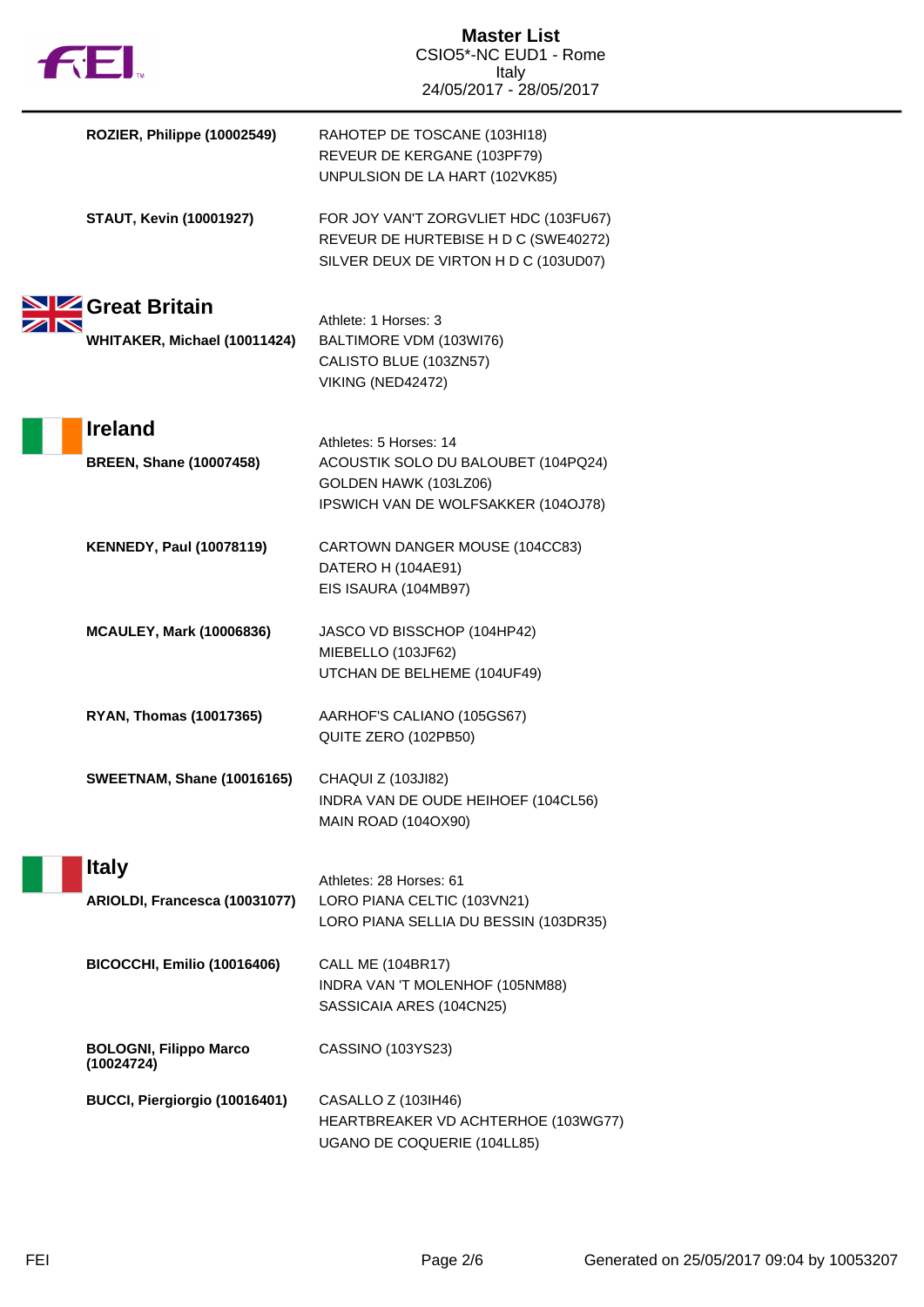

| <b>CARRABOTTA, Giuseppe</b><br>(10080553)            | CORIN QINN (104XQ65)                                                                                         |
|------------------------------------------------------|--------------------------------------------------------------------------------------------------------------|
| <b>CASTRICHELLA, Andrea</b><br>(10000687)            | CENTO FOREVER (105QU49)                                                                                      |
| <b>CHIMIRRI, Bruno (10011445)</b>                    | DUNDEE V/H MARIENSHOF (104NY79)<br>TOWER MOUCHE (103YB98)                                                    |
| CIRIESI, Francesca (10029176)                        | ALINA 342 (GER44354)<br>CALL ME SPOCK (104NY49)                                                              |
| DE LUCA, Lorenzo (10043516)                          | ENSOR DE LITRANGE LXII (103FS67)<br>HALIFAX VAN HET KLUIZEBOS (104CH75)<br>JEUNESSE VAN T PARADIJS (104XX09) |
| DELNEVO, Claudio (10110806)                          | CLARICO (104HV93)<br>FABULOUS (103YJ60)                                                                      |
| FERRARIO, Massimiliano<br>(10002219)                 | LORO PIANA CASSANO (103KZ66)<br>LORO PIANA RIGOLETTO DELLA FLORIDA (104AI03)                                 |
| <b>FRANCHI, Guido (10066041)</b>                     | LANGRAVIO (104SJ41)<br><b>LUCAINE (104CO43)</b><br>QUIXOTIC DC (103SZ02)                                     |
| FRANCO, Francesco (10001336)                         | BANCA POPOLARE BARI CASSANDRA (102NX87)                                                                      |
| GARCIA, Juan Carlos (10000431)                       | COCODRILLO (102NZ48)<br>GAMKO S (103KM82)<br>GITANO V BERKENBROECK (103SE27)                                 |
| GAUDIANO, Emanuele (10005736) CARLOTTA 232 (104MF64) | CASPAR 232 (103IJ54)<br>CHALOU (104MK27)                                                                     |
| <b>GOVONI, Gianni (10011419)</b>                     | LARBRAKER (103WD41)<br>QUEEN 2000 Z (104CL80)<br>WINN WINN (103HT93)                                         |
| GRIMALDI, Eugenio (10016347)                         | UNIT 2 (104XZ39)                                                                                             |
| IMPRONTA, Angelica (10102690)                        | NICE PPZ (104WX68)                                                                                           |
| <b>MARTINENGO MARQUET, Giulia</b><br>(10010692)      | FINE EDITION (104HO16)<br>KIWI KICK (104NE33)<br>POP LADY D'ELLE (102SM96)                                   |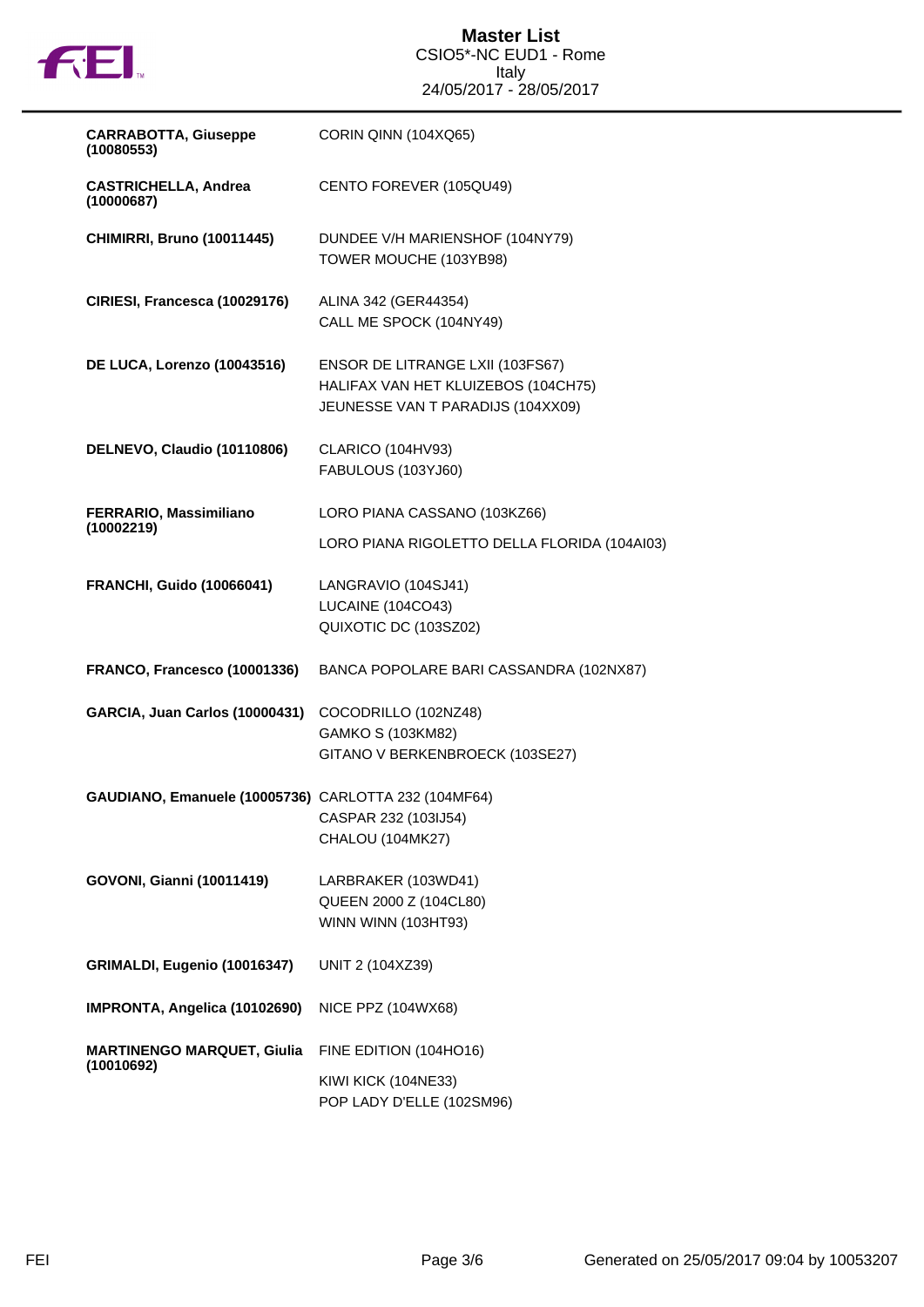

| <b>MARZIANI, Luca (10016426)</b>                 | DON'T WORRY B (104CN60)<br>SAXO DES HAYETTES (103TP22)<br>TOKYO DU SOLEIL (103WQ13)          |
|--------------------------------------------------|----------------------------------------------------------------------------------------------|
| MONETA, Luca Maria (10002057)                    | AMBRAMARIE DEL BEIRO (104PY86)<br>CHESS (103MM83)<br>HEROLD N (104EE34)                      |
| PAINI, Paolo (10008941)                          | CLODIA CSG (103ZB20)<br>OTTAVA MERAVIGLIA DI CA' SAN G (103QV42)<br><b>TEN TEN (104AU95)</b> |
| SBARDELLA, Davide (10006997)                     | CASINJO EX Z (103YB42)<br>LANCER VI (104KX88)<br>TRIOMPHE VAN SCHUTTERSHOF (102NT92)         |
| SORBELLO, Salvatore (10002718) ZALERNO (103DU44) |                                                                                              |
| <b>TORSELLO, Giulio (10072829)</b>               | CAPIRA (104IJ44)                                                                             |
| TURCHETTO, Roberto (10002657) BARON (103ZS66)    | ENASCO FORTUNA (105IY78)<br>TOPPER Z (103YD99)                                               |
| <b>TURTURIELLO, Francesco</b><br>(10001340)      | QUINOA DES PRES (103ZS10)                                                                    |
|                                                  | SCARA MOUCHE (103PK12)                                                                       |
| ZORZI, Alberto (10034851)                        | FAIR LIGHT VAN T HEIKE (103IA15)<br>VICEVERSA DE LA ROQUE (104PK64)                          |
| Japan                                            | Athlete: 1 Horse: 1                                                                          |
| POLLE, Karen (10041120)                          | KINO (104CS57)                                                                               |
| <b>Netherlands</b>                               | Athletes: 5 Horses: 13                                                                       |
| DUBBELDAM, Jeroen (10000412)                     | DOKYRA FORTUNA (104HE08)<br>SFN ZENITH (103CQ75)                                             |
| HENDRIX, Michel (10017157)                       | BAILEYS (104KG32)<br>DON DIABLO HX (104KL81)                                                 |
| HOUTZAGER, Marc (10011499)                       | <b>EDINUS (104YM50)</b><br>STERREHOF'S BACCARAT (103TJ86)<br>STERREHOF'S CALIMERO (104DD35)  |
| <b>SCHRÖDER, Gerco (10011401)</b>                | DON DIEGO (104LL49)<br>GLOCK'S COGNAC CHAMPBLANC (102XW15)<br>GLOCK'S LAUSEJUNGE (104FQ28)   |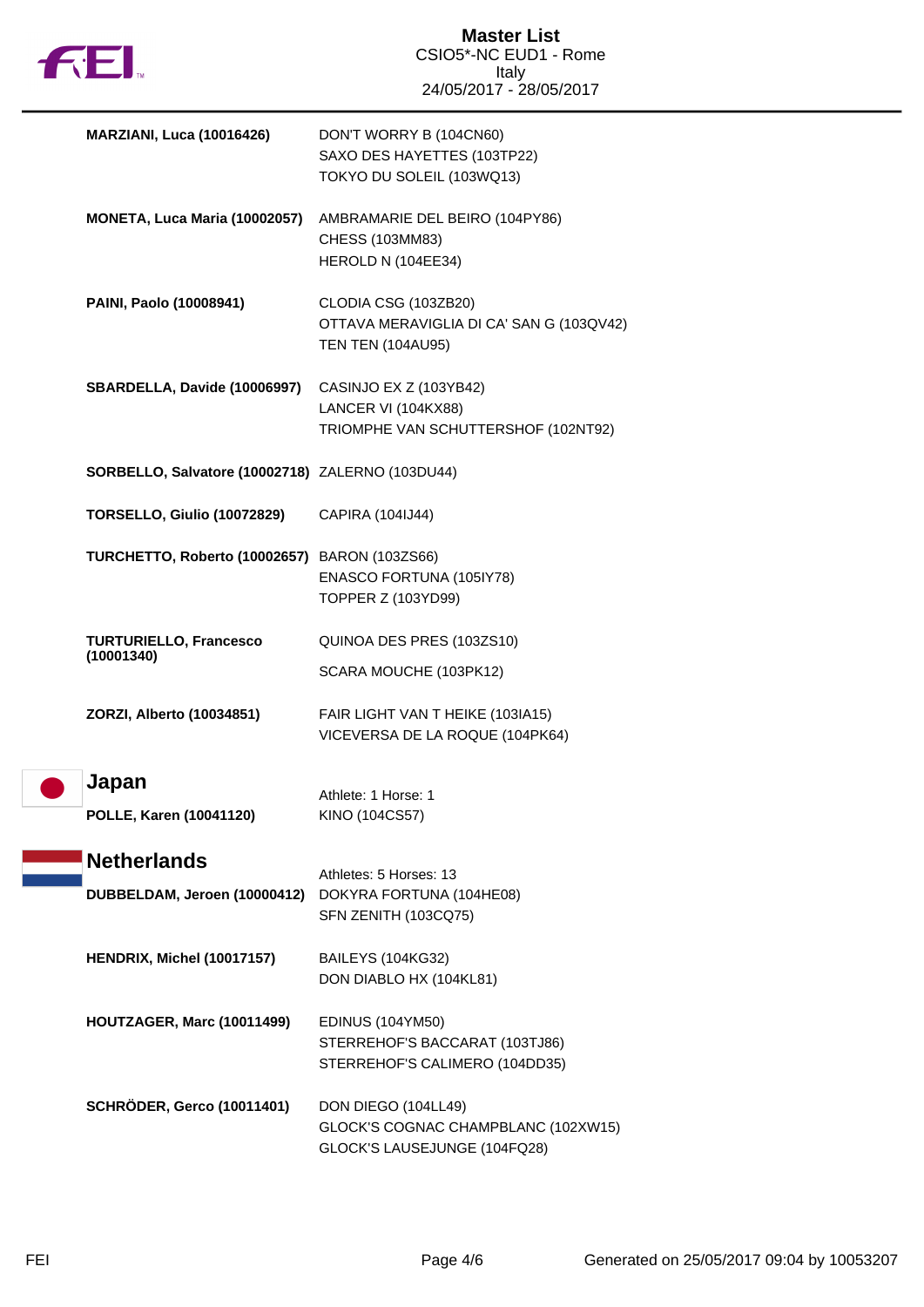| <b>THEI</b>                                                 | <b>Master List</b><br>CSIO5*-NC EUD1 - Rome                                                                    |  |
|-------------------------------------------------------------|----------------------------------------------------------------------------------------------------------------|--|
|                                                             | Italy<br>24/05/2017 - 28/05/2017                                                                               |  |
| <b>VRIELING, Jur (10001858)</b>                             | ACASCIA (104IC97)<br>VDL GLASGOW VH MERELSNEST (104EX52)<br>ZYPERN III (104JQ11)                               |  |
| Peru                                                        | Athlete: 1 Horses: 2                                                                                           |  |
| <b>VALDEZ PRADO, Alonso</b><br>(10074625)                   | CHICHESTER 3 (104EA03)<br>CHIEF (104MN68)                                                                      |  |
| <b>Russian Federation</b>                                   |                                                                                                                |  |
| TUGANOV, Vladimir (10011438)                                | Athlete: 1 Horses: 3<br>CONFIDENT OF VICTORY (102UK54)<br>SINFONIE 168 (103RB52)<br>SUSPENS FLOREVAL (103AJ93) |  |
| Saudi Arabia (Kingdom<br>2629131                            | Athlete: 1 Horses: 3                                                                                           |  |
| of)<br><b>MALHAS, Dalma (10071207)</b>                      | DALPHONS V (103WJ53)<br>OURAL DE LA ROQUE (ITA42404)<br>TOSCANINI MALPIC (104UW05)                             |  |
| <b>Spain</b><br>痛                                           | Athletes: 5 Horses: 14                                                                                         |  |
| ALVAREZ AZNAR, Eduardo<br>(10016414)                        | RODIN LA GAFFELIERE (103IJ92)<br>ROKFELLER DE PLEVILLE BOIS MARGOT (103AU24)<br>UQUALIN DU SAULCY (104SN00)    |  |
| <b>ALVAREZ MOYA, Sergio</b>                                 | ARRAYAN (103FW92)                                                                                              |  |
| (10007927)                                                  | CHARMEUR (104CY28)<br>IRON MAN 111 (103WF12)                                                                   |  |
| <b>CORDON, Pilar Lucrecia</b><br>(10000510)                 | ARMANI DES MARAICHERS (103YG76)                                                                                |  |
|                                                             | GALINE LA COUR ZICHELHOF (104HT92)                                                                             |  |
| ESCOBAR, Luis Jesus (10002075) CONJURER (103CS81)           | COSMOS (103QJ20)<br>COUNSELOR (103YN79)                                                                        |  |
| <b>FERNANDEZ SARO, Manuel</b><br>(10002108)                 | COREALL (103VQ99)                                                                                              |  |
|                                                             | SANTIAGO DE BLONDEL (103MV68)<br>U WATCH (1020077)                                                             |  |
| <b>Sweden</b><br><b>ANDERSSON, Petronella</b><br>(10029959) | Athletes: 5 Horses: 14<br>ECLATANT (105BI76)                                                                   |  |
|                                                             | ENTRE NOUS (102WX13)<br>IVOOR VAN T PARADIJS (104JX81)                                                         |  |